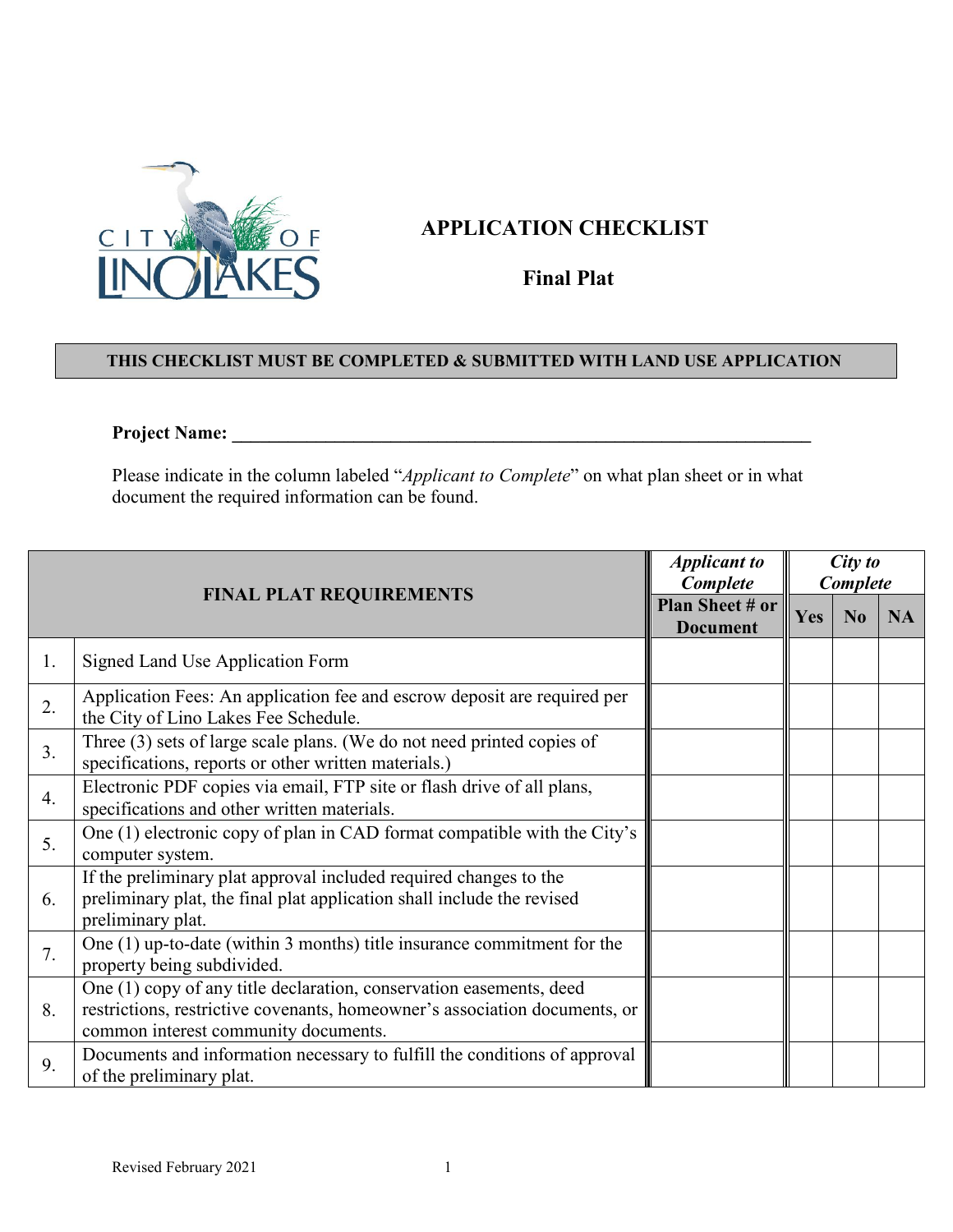| <b>FINAL PLAT REQUIREMENTS</b> |                                                                                                                                                                                                                                                                                                                                                                                 | <b>Applicant to</b><br>Complete    | City to<br>Complete |                |           |
|--------------------------------|---------------------------------------------------------------------------------------------------------------------------------------------------------------------------------------------------------------------------------------------------------------------------------------------------------------------------------------------------------------------------------|------------------------------------|---------------------|----------------|-----------|
|                                |                                                                                                                                                                                                                                                                                                                                                                                 | Plan Sheet # or<br><b>Document</b> | Yes                 | N <sub>0</sub> | <b>NA</b> |
| 10.                            | FINAL PLAT GENERAL INFORMATION:                                                                                                                                                                                                                                                                                                                                                 |                                    |                     |                |           |
| 11.                            | Name of the subdivision.                                                                                                                                                                                                                                                                                                                                                        |                                    |                     |                |           |
| 12.                            | Location by section, township, range, county, and state as well as<br>descriptive boundaries of the subdivision based upon an accurate traverse,<br>giving angular and linear dimensions.                                                                                                                                                                                       |                                    |                     |                |           |
| 13.                            | Scale (engineering only) not larger than 1 inch equals 100 feet.                                                                                                                                                                                                                                                                                                                |                                    |                     |                |           |
| 14.                            | North point indication.                                                                                                                                                                                                                                                                                                                                                         |                                    |                     |                |           |
| 15.                            | The location of monuments shall be shown and described. Monuments<br>shall be at all property corners.                                                                                                                                                                                                                                                                          |                                    |                     |                |           |
| 16.                            | Location and accurate dimensions of all lots, outlots, streets, and other<br>features. Lots and blocks shall be numbered.                                                                                                                                                                                                                                                       |                                    |                     |                |           |
| 17.                            | A listing of the total area of each lot measured in gross square feet per lot,<br>net square feet per lot, area per block and total area of the plat.                                                                                                                                                                                                                           |                                    |                     |                |           |
| 18.                            | The exact location, widths and proposed names of all proposed streets.                                                                                                                                                                                                                                                                                                          |                                    |                     |                |           |
| 19.                            | The location and width of all easements to be dedicated.                                                                                                                                                                                                                                                                                                                        |                                    |                     |                |           |
| 20.                            | Land dedicated as park or trail shall be labeled park on the final plat and<br>dedicated with the final plat.                                                                                                                                                                                                                                                                   |                                    |                     |                |           |
| 21.                            | Statement dedicating all streets or other public rights-of-way to the public.                                                                                                                                                                                                                                                                                                   |                                    |                     |                |           |
| 22.                            | For all land abutting a county road, right of access shall be dedicated to<br>the county on the final plat. A pre-existing access may be an exception if<br>there is no alternative, practical means of providing access to the property.                                                                                                                                       |                                    |                     |                |           |
| 23.                            | Final grading, construction plans and landscaping plans shall be<br>prepared and submitted in accordance with city standards.                                                                                                                                                                                                                                                   |                                    |                     |                |           |
| 24.                            | Copies of permits from Department of Natural Resources (DNR), Rice<br>Creek Watershed District or Vadnais Lake Area Watershed Management<br>Organization, as applicable, Corp of Engineers, Minnesota Pollution<br>Control Agency (MPCA) (Storm Water District Permit) and others, if<br>applicable. The permits shall be obtained prior to city approval of the<br>final plat. |                                    |                     |                |           |
| 25.                            | Cost estimates for all improvements.                                                                                                                                                                                                                                                                                                                                            |                                    |                     |                |           |
| 26.                            | ADDITIONAL FINAL PLAT INFORMATION:                                                                                                                                                                                                                                                                                                                                              |                                    |                     |                |           |